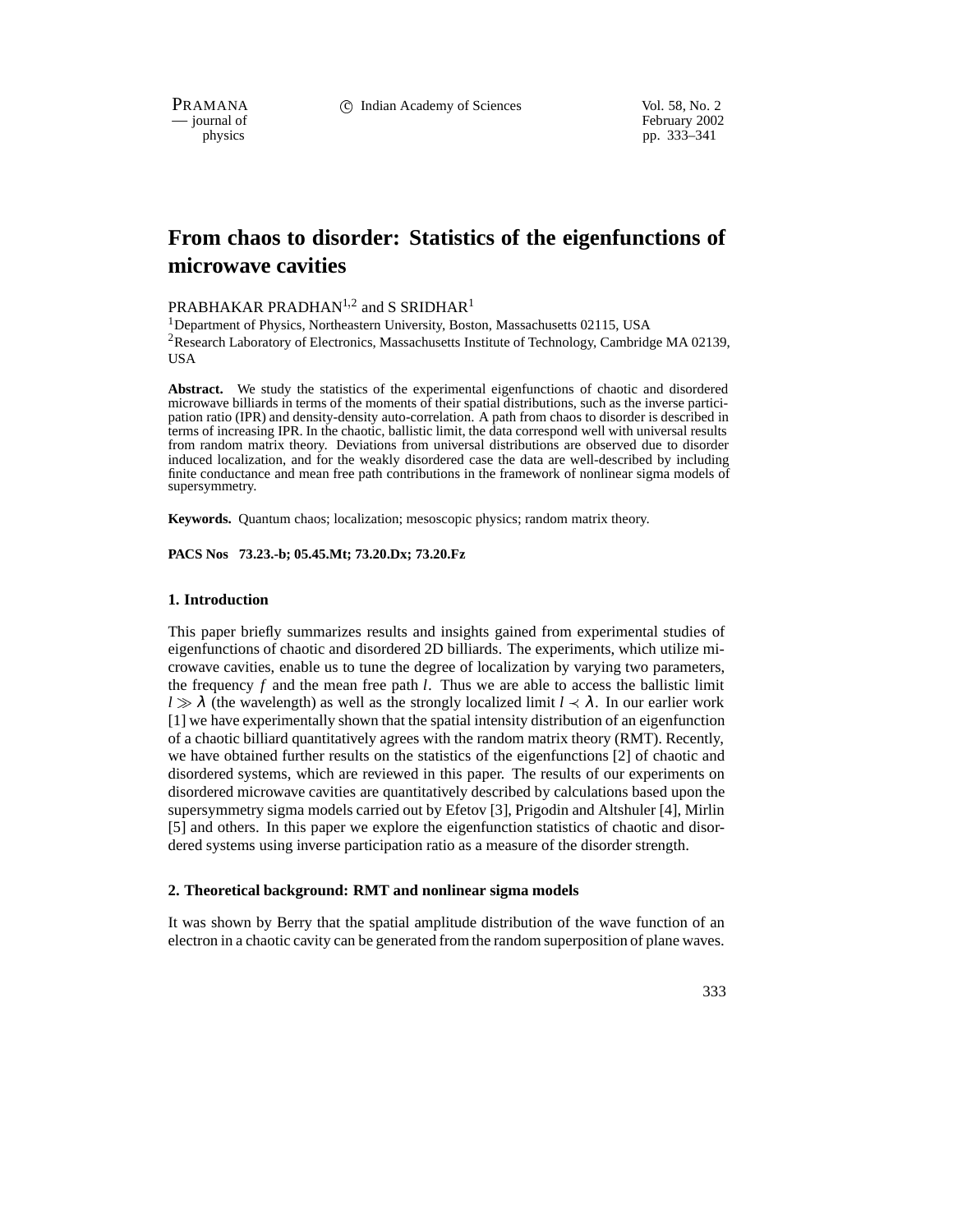This leads to the universal spatial distribution of the eigenfunction  $P(\Psi)$  which is Gaussian, and which implies that the spatial intensity distribution of the eigenfunction  $P(|\Psi|^2)$ is Porter–Thomas [6]. Spatial correlations are also obtained, such as the density-density autocorrelation  $\langle |\Psi(r)|^2 |\Psi(r')|^2 \rangle = 1 + 2J_0^2(k|r - r'|)$  for a 2-D chaotic billiard.

The moments of the spatial integral of density of an eigenfunction  $I_n = \int |\Psi(\bar{r})|^{2n} d^3r$ are important measures of the localization, particularly the second moment, the inverse participation ratio  $I_2$  (IPR), and its statistics  $P_{I_2}(I_2)$ , which describes important properties of the chaotic and disordered systems. The eigenfunctions of a classically chaotic billiard are delocalized wave functions in the limit of an infinite system. The moments  $I_n$  have fixed values with no fluctuations, with  $I_2 = 3.0$  in 2-D, i.e.  $P_{I_2}(I_2) = \delta(I_2 - 3.0)$  [4,5]. The universalities have been studied for some time within the theoretical framework of the RMT.

From the perspective of transport in disordered systems, the chaotic system can be considered as the ballistic limit corresponding to infinite mean free path and infinite conductance. Due to the presence of weak disorder, the universal properties break down, and system properties deviate from the universal values. A perturbative treatment has been achieved using nonlinear sigma models of supersymmetry, originally motivated by the problem of electrons in a disordered metal, which can be termed quantum diffusion [7]. The supersymmetry approach, which treats an electron in a potential  $V_{\text{imp}}(r)$  characterized by a Gaussian distribution of random disorder due to impurities, enables the calculation of spectral correlations, such as level spacing statistics, form factor, etc. and eigenfunction correlations including amplitude  $P(\Psi)$  and density  $P(|\Psi|^2)$  distributions, and spatial autocorrelations  $\langle |\Psi(r)|^2 |\Psi(r^{\bar{}})|^2 \rangle$ . In the spatially homogeneous 0-mode limit of the theory, which corresponds to the ballistic limit  $k \geq 1$ , the theory reduces to that of the chaotic limit and yields the results of RMT, such as the Porter–Thomas density distribution, characteristic of systems with a Gaussian distribution of amplitudes.

With increasing disorder, i.e. with a finite mean free path and finite conductance, the system statistics deviate from the RMT, and now the system can be described by 1D sigma models as a perturbative correction with a finite conductance *g* and a finite disorder controlled parameter  $kl$ , where  $k$  is the wave vector and  $l$  is the finite mean free path. The leading term, the 1-mode limit, yields the leading corrections due to incipient localization, with higher orders (in principle) leading to increasing localization. The intensity-intensity auto-correlation  $\langle |\Psi(r)|^2 |\Psi(r')|^2 \rangle$  can also be described by sigma model calculations. For a disordered system, correlation is large at  $r - r' = 0$  and dies out with increasing distance.

#### **3. Experimental details**

Recent developments in experimental techniques have made it possible to measure the eigenvalue and eigenfunction properties of thin cylindrical microwave cavities – these studies have enabled quantitative studies of issues in quantum chaos and localized media on laboratory length scales with very high precision experiments.

In 2D, Schrödinger and Maxwell equation map onto each other in the sense that the Helmholtz equation for the *z*-component of the electric field becomes  $(\nabla^2 + k^2)\psi = 0$ , where  $\psi = E_z$ . 2D cavities were made between two parallel copper plates, and the shape and size of a cavity was made according to the need. The height of the cavity is  $d = 6$  mm,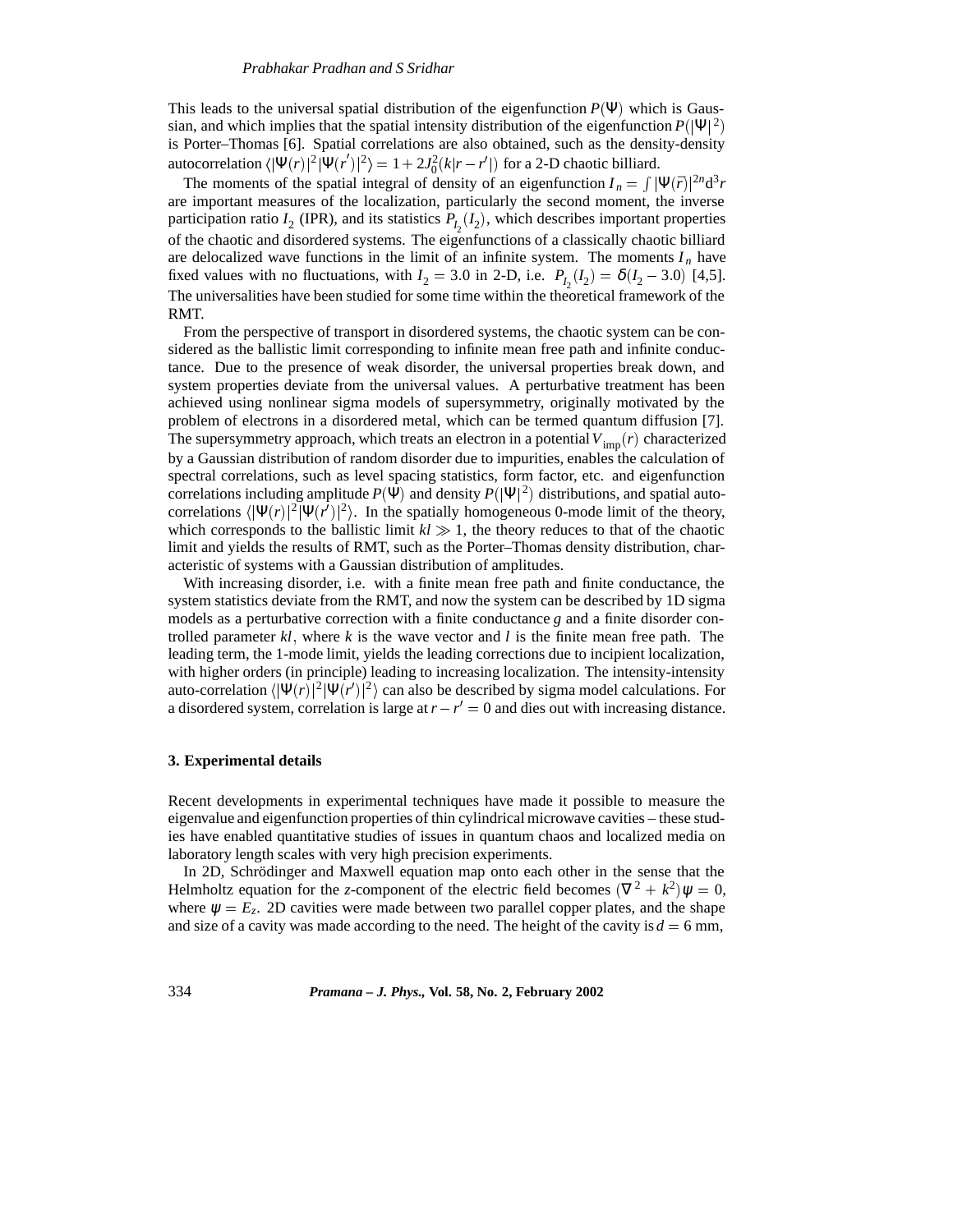#### *Statistics of the eigenfunctions*

and the cavity is effectively 2D for the range of microwave wavelengths used in the experiments. The electric field distribution for the transverse magnetic (TM) modes of such a cavity obeys the Schrödinger wave equation in two dimensions [8–10].

For chaotic billiard experiments, the shape of the cavity was made like a Sinai stadium or like Sinai billiards. For disordered closed billiard experiments, the cavity has closed rectangular (44 cm  $\times$  21.8 cm) boundaries, and the disordered scattering centers were imposed by placing randomly circular 2D plates of 1 cm radius. The scattering mean free path was changed by changing the number of the scattering centers. Several realizations of a scattering system were done by changing the scattering positions with a random number generator and keeping the total number of scatterers the same. A variety of experiments on closed and open quantum chaotic systems have been carried out using such microwave cavities [8–10]. A particularly powerful aspect of the experiment is the ability to directly measure wave functions using cavity perturbation techniques [8].

Experiments on the eigenvalue statistics have enabled stringent tests of the eigenvalue properties of chaotic systems [9]. Experiments on disordered billiards show a very good realization of 2D disordered systems [1], and which motivated further theoretical works in this field [11,4,5]. Most recently, we have carried out a systematic study of the statistics of the experimental eigenfunctions for chaotic and disordered systems [2]. These papers show tests of several analytical results of RMT and the nonlinear model of supersymmetry which was developed mainly for disordered granular media and mesoscopic systems. At present, the eigenfunctions of mesoscopic systems are difficult to access for controlled experiments due to their smaller size, and consequently microwave cavity experiments play an unique and important role for wave function statistics.

## **4. Experimental eigenfunctions and their statistics**

The utility of analysing eigenfunctions in terms of their IPR is discussed here for a few representative eigenfunctions. For convenience, we will use the notation  $I_2 = \int |\Psi(r)|^4 dv =$  $\int u^2 dv$ ,  $u = |\Psi(r)|^2$ ,  $w = (I_2 - 3)/6$ , and  $I_1 = \int |\Psi(r)|^2 dv = 1$ , where the integration is done over the 2D volume. More than 250 eigenfunctions are analysed for chaotic and disordered systems, and each eigenfunction has 3200 spatial data points.

The representative eigenfunctions of the disordered billiard with  $N = 36$  scatterers have been shown in figures 1a, b, c and d. Figure 1a shows the eigenfunction of a disordered billiard with a low eigenfrequency  $f = 3.84$  GHz has localized eigenstate with IPR value  $I_2 = 11.22$ . With increased frequency (energy), the same disordered medium shows more delocalized eigenstates with decreasing IPR values: Figure 1b,  $I_2 = 9.64$  at 4.49 GHz, figure 1c,  $I_2 = 7.52$  at 6.37 GHz, and figure 1d, IPR value  $I_2 = 4.36$  at 7.20 GHz. This can be regarded as tuning the degree of localization by changing the frequency (energy). In fact, we have shown [2] that this tuning path follows a power law decay with an exponent  $\frac{1}{2}$ , consistent with theoretical calculations [12].

Figure 1e and f show representative eigenfunctions of a chaotic billiard, which are 'delocalized', with IPR  $I_2 = 3.13$  at 6.05 GHz (figure 1e), and  $I_2 = 3.02$  at 7.54 GHz (figure 1f). These eigenfunctions have their IPR values close to the universal value  $\langle I_2 \rangle = 3$  in 2D.

A comparison of the experimental results of chaotic and localized eigenfunction statistics are shown in figure 2 for (i) spatial density distribution of eigenfunctions, (ii) statistics of eigenfunctions in terms of their IPR values, and (iii) intensity auto-correlation of the eigenfunctions.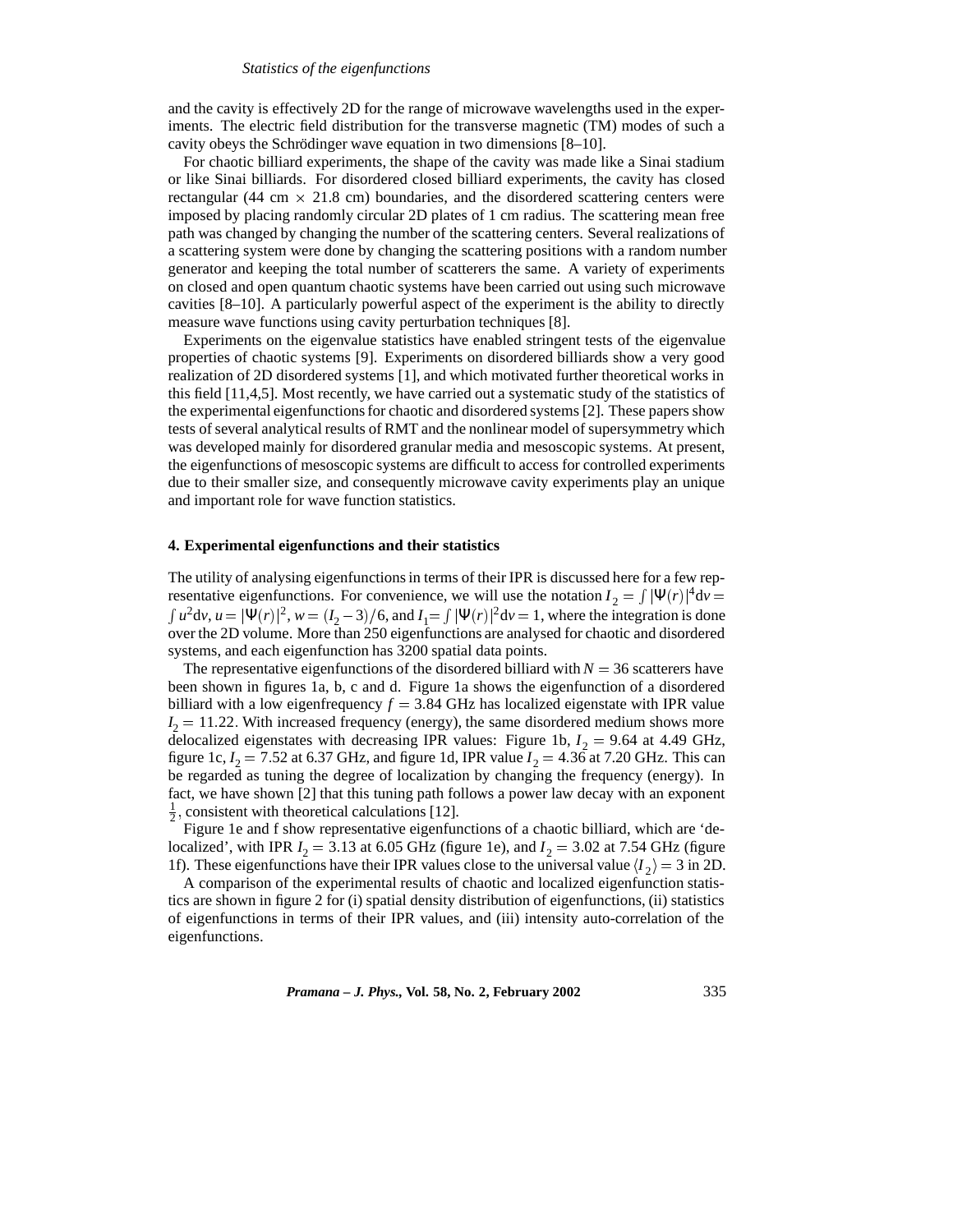

**Figure 1.** Representative eigenfunctions of a disordered billiard with number of scatterers is 36: (a) IPR value  $I_2 = 11.22$  at  $f = 3.84$  GHz, (b)  $I_2 = 9.64$  at 4.49 GHz, (c)  $I_2$  = 7.52 at 6.37 GHz and (**d**)  $I_2$  = 4.36 at 7.20 GHz. The plots show that the eigenfunctions are more localized (larger IPR value) at a lower frequency and more delocalized (smaller IPR value) at a higher frequency. Representative eigenfunctions of a chaotic billiard: (**e**)  $I_2 = 3.13$  at 6.05 GHz, and (**f**)  $I_2 = 3.02$  at 7.54 GHz.

## A. *Spatial density distribution of eigenfunctions*

Figure 2a shows that the spatial intensity distribution  $P(|\Psi|^2)$  of eigenfunctions of a chaotic system obeys the Porter–Thomas distribution. The PT distribution is obtained from RMT, as well as random superposition of plane waves and the 0-D sigma model. The deviation from the PT distribution due to finite localization of a disordered medium is shown in figure 2b. This can be modeled by introducing finite mean free path in the problem and a quantitative description of the data has been achieved [11].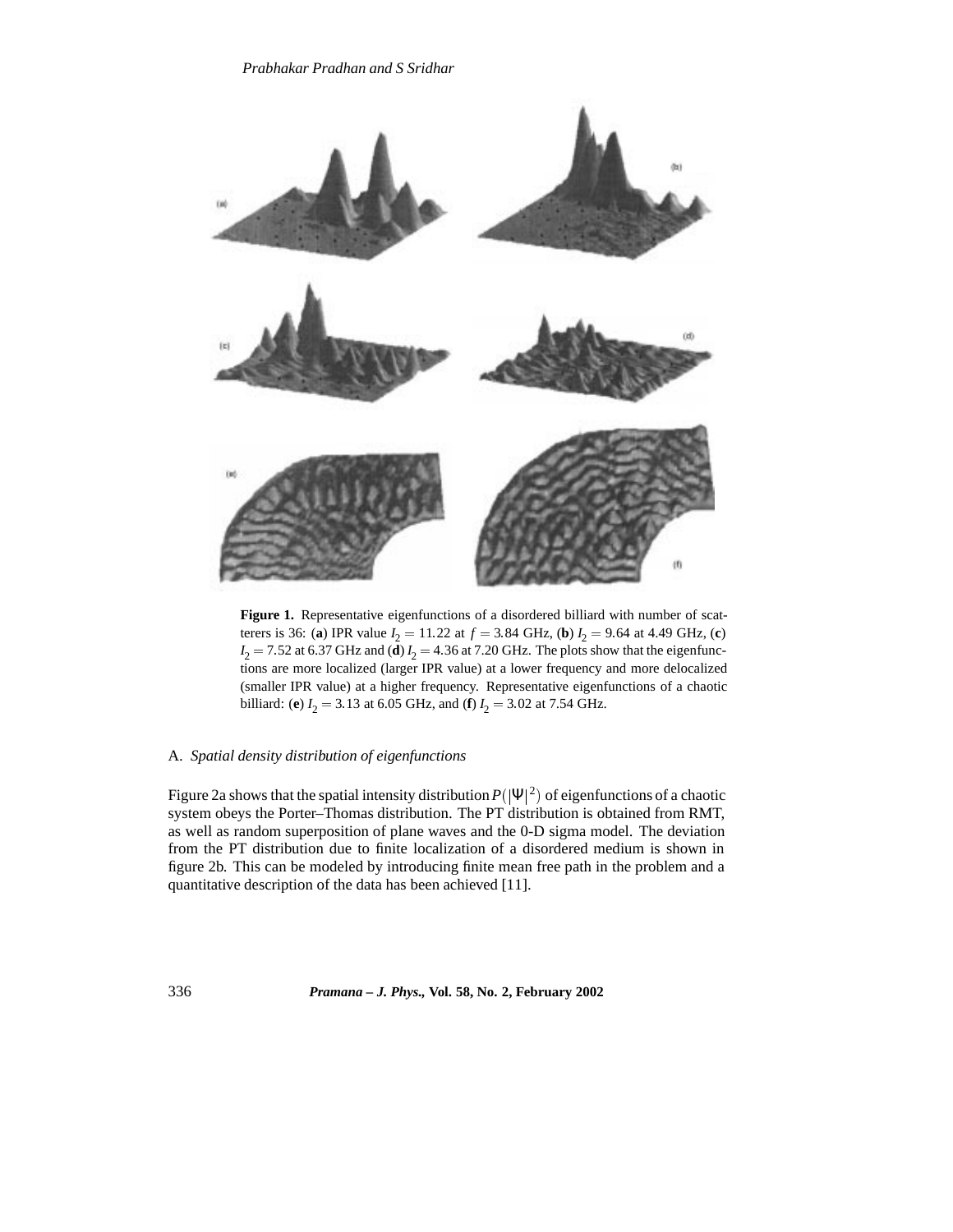

**DISORDERED: LOCALIZED** 



**Figure 2.** The spatial intensity distribution of experimental eigenfunctions: (**a**) Porter–Thomas distribution for chaotic cavity, and (**b**) non Porter–Thomas distribution for disordered cavity. (**c**) The IPR  $P_{I_2}(I_2)$  distribution of the chaotic Sinai-stadium billiard is nearly symmetric around the universal mean value 3.0. (**d**) The IPR distribution  $P_{I_2}(I_2)$  of the disordered billiards is strongly asymmetric and non-Gaussian. The lines represent calculations based on the nonlinear sigma-models. Intensity auto-correlation  $\langle \Psi^2(r) \Psi^2(r') \rangle$  of eigenfunctions of (e) Sinai-stadium billiards, and (f) disordered billiards with different fixed disordered strengths 2*kl*, experiment (dotted lines), eq. (4) (dashed lines), and numerical solution of eq. (4) with 2*kl* =13 and 7 (solid lines).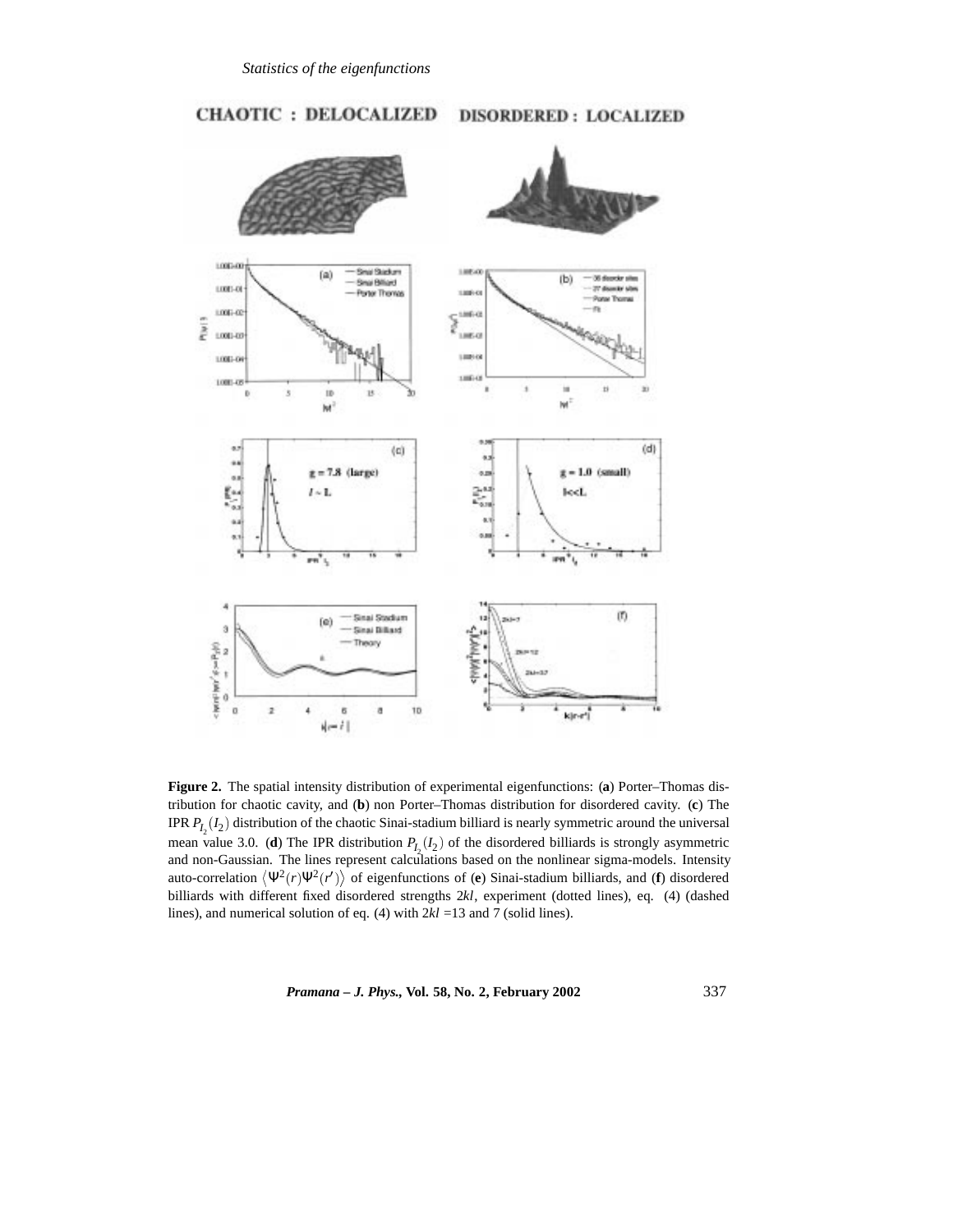#### B. *Statistics of IPR of eigenfunctions*

The distribution  $P_{I_2}(I_2)$  of the IPR  $I_2$  for the chaotic billiards is shown in the figure 2c. The distribution is nearly symmetric around  $\langle I_2 \rangle = 3$ . RMT calculations indicate that there should be no fluctuations, but this only applies for an infinite system. The finite width of the distribution is due to the boundary scattering, and can be quantitatively described by large but finite 2*kl* and *g* values [13]. A quantitative description is given later.

In contrast the IPR distribution (figure 2d) for a disordered billiard with mean free path  $l = 5.1$  cm ( $N = 36$  scatterers) is strongly asymmetric and has a mean value much larger than the universal value of 3:0. These data can be modeled with a finite conductance *g*. A dimensionless conductance can be defined as  $g = \ln(R/l)/\langle w \rangle$ , where *R* is the system size and *l* is the mean free path and  $\langle \cdot \rangle$  is the realization average for a fixed 'disordered strength' 2*kl*.

Recent theoretical calculations by Prigodin and Altschuler [4] have shown that when  $I_2 \gg \langle I_2 \rangle$ , the IPR distribution follows an exponential decay law

$$
P_{I_2}(I_2) = C_2 \sqrt{\frac{g}{I_2}} \exp\left(-\frac{\pi}{6} g I_2\right) \tag{1}
$$

while  $P(I_2)$  for  $I_2 < \langle I_2 \rangle$  is [4]

$$
P_{I_2}(I_2) = C_1 \frac{g}{2} \exp \left[ -\frac{g}{6} (I_2 - \langle I_2 \rangle) - \frac{\pi}{2} e^{-\frac{g}{3}(I_2 - \langle I_2 \rangle)} \right],
$$
 (2)

where  $C_1$  and  $C_2$  are the normalization constants. For the sample with finite mean free path  $l = 5.1$  cm, and assuming random phase approximation within a small window where 2*kl* is fixed and independent of IPR distribution [18], experimental data matches well with eq. (1) with a conductance value  $g = 1.0$  as shown in figure 2d. The distribution is also asymmetric beyond the universal average value  $\langle I_2 \rangle = 3$ , for the chaotic billiards.

For the chaotic billiard, the data matches well with eq. (2), as shown in figure 2c for the finite conductance  $g = 7.8$  and  $2kl = 37$ , quite large values that we can consider the system as infinite, i.e., the length scale is same as the system size. Values of *g* are consistent with the parameters of the experimental microwave cavity.

#### C. *Intensity-intensity auto-correlation of the eigenfunctions*

In an earlier work we have shown that the intensity-intensity auto-correlations for the chaotic cavity has a universal behavior associated with Friedel oscillations [19]. We have extended the density auto-correlation calculation from chaotic to localized eigenfunctions, and analysed the results analytically and numerically. The intensity-intensity auto-correlation for an arbitrary disordered strength 2*kl* can be calculated as follows: Let us define  $K(r) = |\text{Im } G(r')|^2 / (\pi v)^2$ , where  $G(|r-r'|) = \langle r | (E-H)^{-1} | r' \rangle$  is the Green function of the disordered system Hamiltonian, then one can show that [20]

$$
K(r) = \left| \frac{1}{\pi} \int_{-\infty}^{\infty} \frac{1}{1 + y^2} J_0\left[ kr \left( 1 + \frac{1}{2kl} y \right) \right] dy \right|^2,
$$

where  $J_0$  is the zeroth order Bessel function.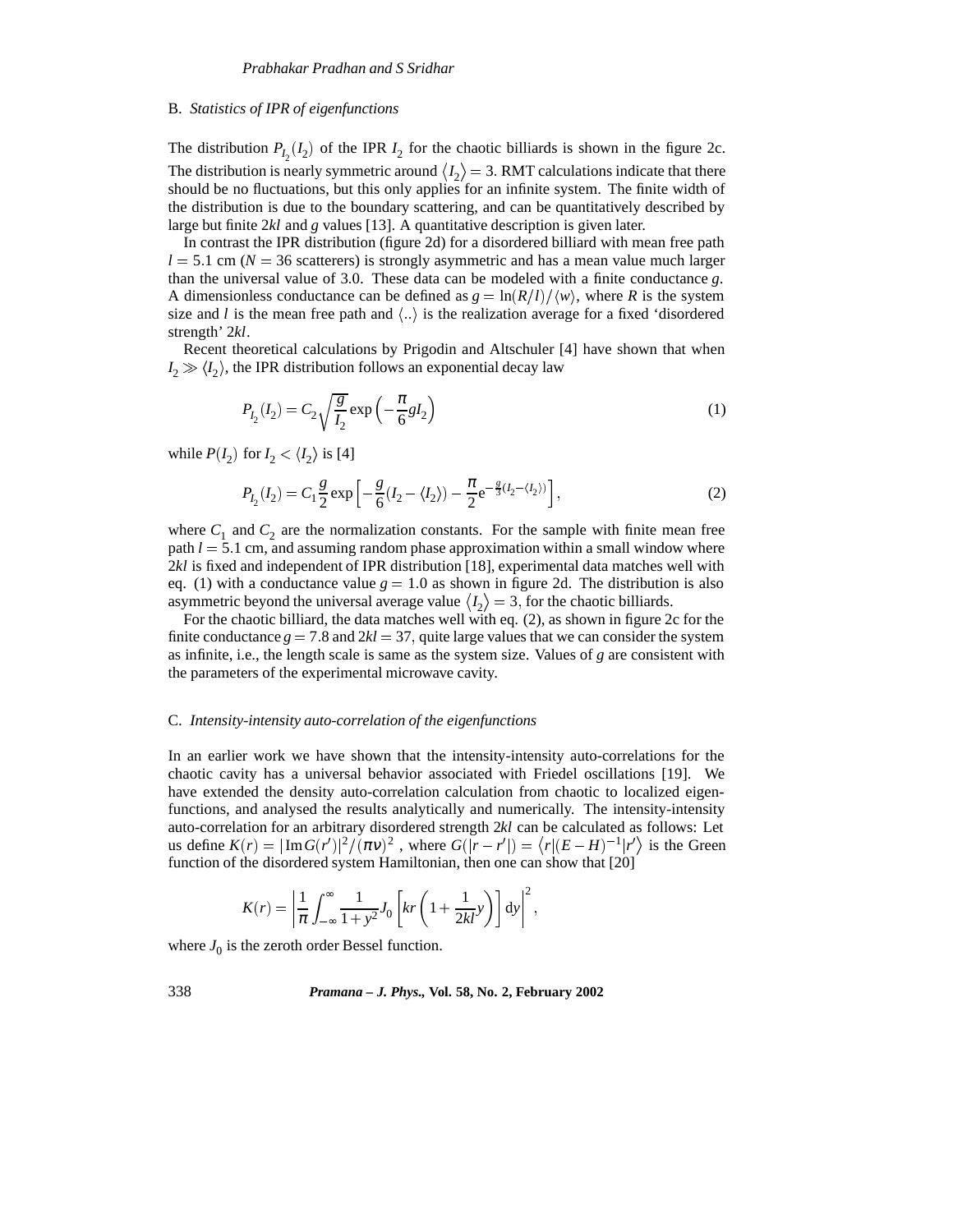For chaotic billiards the auto-correlation follows an analytical form

$$
\langle \Psi^2(r)\Psi^2(r') \rangle = 1 + (I_2 - 1)J_0^2(r - r'). \tag{3}
$$

This also corresponds to that for a flat disordered potential with Gaussian fluctuations, when  $2kl \gg 1$ . We extend the previous calculations for the finite localization case. Repeating the earlier calculations of [19] with a finite *kl* value, it can be easily shown that, the expression for the auto correlation can be approximately expressed in a region  $r - r' \preceq l$ by a decay length scale of scattering mean free path length *l* as follows:

$$
\langle \Psi^2(r)\Psi^2(r')\rangle \simeq 1 + (I_2 - 1)K(k|r - r'|)
$$
\n(4)

$$
\simeq 1 + (I_2 - 1)J_0^2(k|r - r'|)e^{-\frac{k|r - r'|}{kt}}.\tag{5}
$$

With *kl* large, the above expression, eqs (4) and (5), will converge to the expression of a chaotic system, eq. (3).

We have plotted the value of  $\langle \Psi^2(r) \Psi^2(r') \rangle$  for different types of chaotic billiards in figure 2e and it agrees well with eq. (3).

For the disordered billiards, *K* was solved numerically, and also approximate analytical results have been plotted in figure 2f, and were compared with the results of  $\langle \Psi^2(r) \Psi^2(r') \rangle$ calculated from experimental data. The agreement is quantitatively excellent in the described region. For Sinai billiards,  $2kl = 37$  is a very large number and described well for a Gaussian distribution of the wave functions (figure 2f). For the disordered billiards, the matchings are shown for the  $2kl = 7$  and 3 (figure 2f). The correlation is large at  $r - r' = 0$ , i.e. equals  $\langle \Psi^4(r) \rangle = I_2$ , and the correlation decays to zero with increasing spatial distance, as the auto-correlation is negligible at a larger distance beyond the scale of the localization length.

## **5. Conclusions**

In this paper we have reviewed statistical properties of wave functions of chaotic and disordered systems using the second moment of the spatially integrated intensity of the eigenfunctions. We have shown that the statistics agrees well with random matrix theory for chaotic systems, and with the leading perturbative correction of the nonlinear sigma model of super symmetry for incipient disordered media. The perspective that emerges from the microwave experiments is summarized in figure 2 in terms of spatial intensity distribution (figure 2a, b), statistics of inverse participation ratio (IPR) of eigenfunctions (figure 2c, d), and intensity-intensity auto-correlation function (figure 2e, f). The universal (2D) results of quantum chaos, characterized by Gaussian fluctuations of Ψ, are achieved in chaotic billiards, albeit with small corrections due to correlations induced by boundary scattering. The importance of correlations due to coherent interference between scattering events are amplified in the model disordered billiards. By tuning *kl* we can observe a path from the extended ( $I_2 \sim 4$ ) states to strongly localized ( $I_2 \sim 20$ ) states, as can be seen in a  $I_2$  vs.  $f^2$ plot (figure 2 in ref. [2]). This is similar to tuning from a metal to insulator by increasing energy! This is also accompanied by deviations from the Porter–Thomas (PT) distributions, and strong level-to-level fluctuations, leading to a strongly asymmetric distribution  $P_{I_2}(I_2)$ , and strong spatial decay of correlations, all indicating non-Gaussian amplitude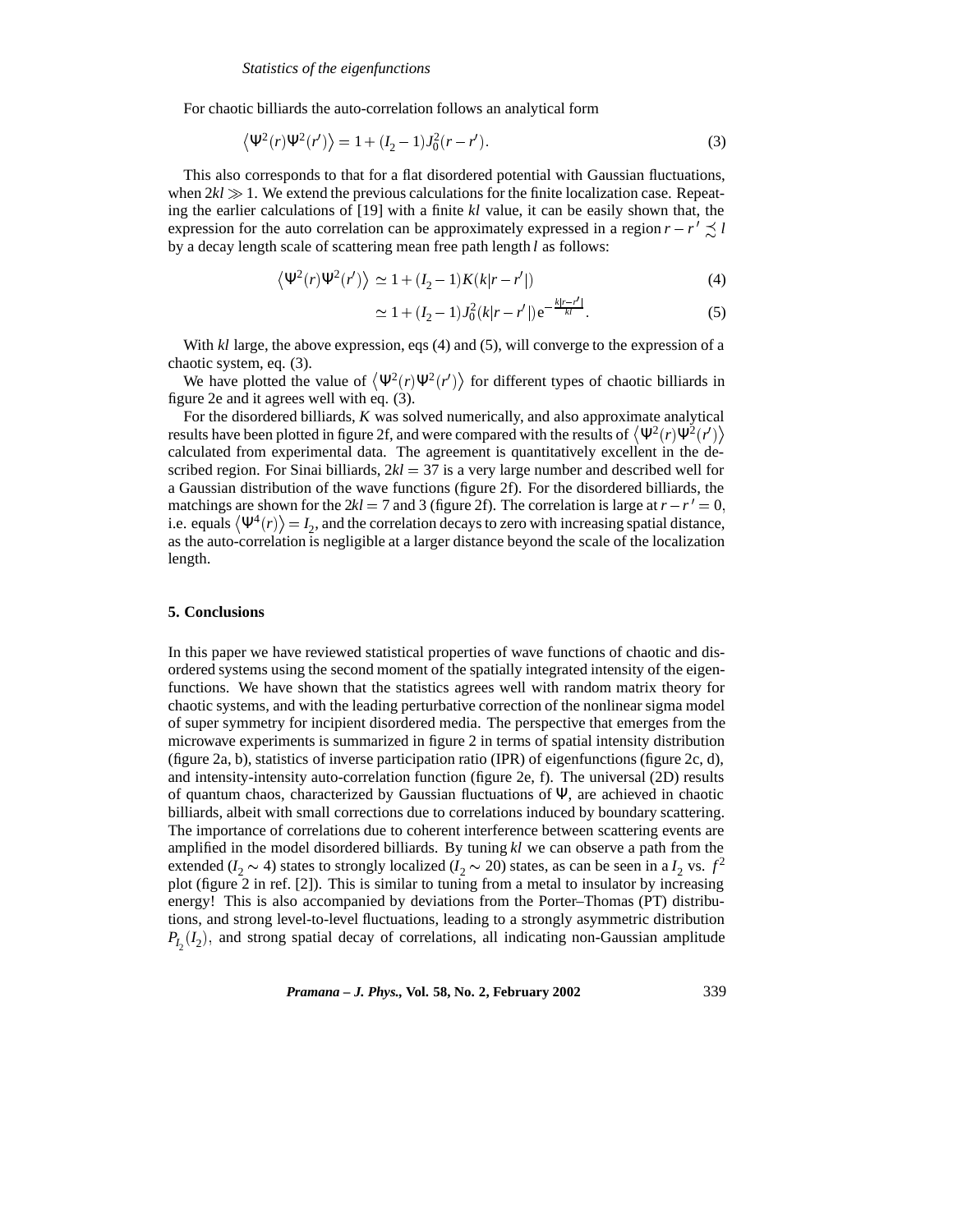## *Prabhakar Pradhan and S Sridhar*

distributions. For not too strongly localized states, we have shown agreement with the supersymmetry theories, parameterized by finite conductivity *g* (figures 2b, d and f). The conductivity *g* depends monotonically on *kl*, with the ballistic chaotic limit corresponding to  $g, k l \rightarrow \infty$ . A systematic study of wave function statistics is under way to explore more strongly localized states for which however there is no available theory currently.

The eigenvalue and eigenfunction statistics of a disordered medium for finite *g* have been calculated [4] by solving a Perron–Frobenius operator of a classical diffusion equation, whose (real) eigenvalues are related to the poles of a classical zeta function. Recently, a direct experimental observation of the complex poles of the Liouville operator for an open chaotic system, the so-called classical Ruelle–Pollicot resonances, have been observed by us in microwave experiments on open *n*-disk systems [14–17]. This latter work thus provides a physical reality to these eigenvalues in open systems which have played a significant role in the theory of the disordered systems, and provides a close connection between classical and quantum diffusion.

While the nonlinear sigma model provides a useful, even quantitative, framework to discuss arising from coherent interference leading to localization, its perturbative approach limits it to the leading corrections to the ballistic or RMT limit. The experiments are not limited to the regime of large *g* i.e.  $kl \gg 1$ , but can easily reach the strong localization limit  $kl \leq 1$ . This regime requires higher order calculations beyond the 1-mode that are quite formidable. Other approaches to this problem deserve attention. One possibility that intrigues us is the information theoretic approach based upon maximum entropy employed by Kumar and collaborators [21]. While this has thus far been applied only to quasi 1D, extensions to higher dimensions would be worth pursuing.

## **Acknowledgement**

It is a pleasure to dedicate this paper to Professor Narendra Kumar. PP had the honor of carrying out his Ph.D. thesis research under Professor Kumar's guidance. SS has had the pleasure of numerous discussions on physics that have always been enthralling and memorable. This work was supported by NSF-PHY-0098801.

## **References**

- [1] A Kudrolli, V Kidambi and S Sridhar, *Phys. Rev. Lett.* **75**, 822 (1995)
- [2] P Pradhan and S Sridhar, *Phys. Rev. Lett.* **85**, 2360 (2000)
- [3] K B Efetov, *Supersymmetry in disorder and chaos* (Cambridge University Press, 1997)
- [4] V Prigodin and B Altshuler, *Phys. Rev. Lett.* **80**, 1944 (1998)
- [5] A D Mirlin, *Phys. Rep.* **326**, 259 (2000)
- [6] M Srednicki, *Phys. Rev.* **E54**, 954 (1996)
- [7] E Akkermans and G Montambaux , LANL e-print, cond-mat/0104013
- [8] (a) S Sridhar, *Phys. Rev. Lett.* **67**, 785 (1991)
	- (b) S Sridhar, D Hogenboom and B A Willemsen, *J. Stat. Phys.* **68**, 239 (1992)
- [9] A Kudrolli, S Sridhar, A Pandey and R Ramaswamy, *Phys. Rev.* **E49**, R11 (1994)
- [10] (a) M Barth, U Kuhl and H-J Stöckmann, *Phys. Rev. Lett.* **82**, 2026 (1999) (b) H Alt *et al*, *Phys. Rev. Lett.* **74**, 62 (1995) (c) L Sirko, P Koch and R Blumel, *Phys. Rev. Lett.* **78**, 2940 (1997)